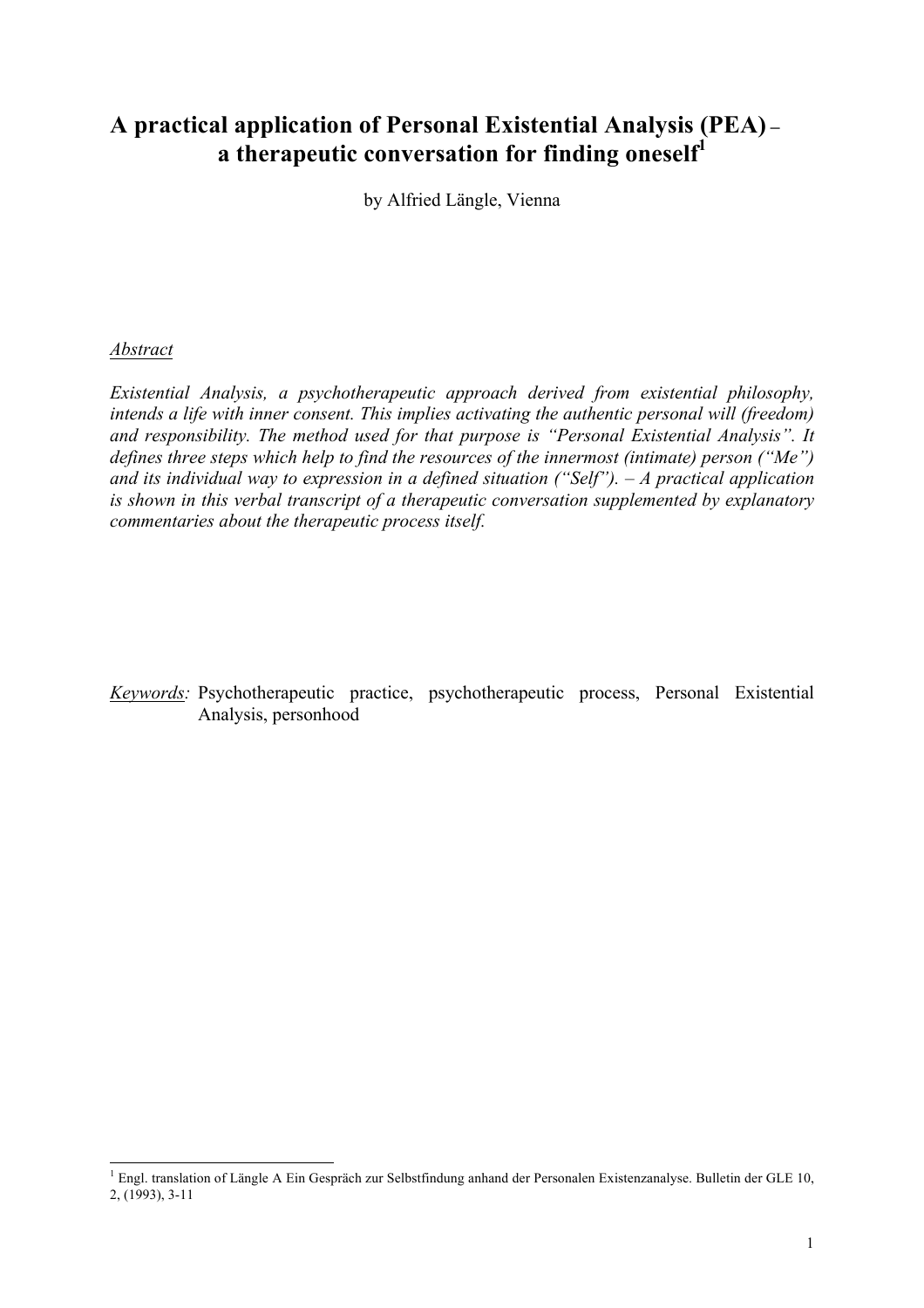# *Existential Analysis*

Existential Analysis (EA) is a specification of Existential Psychotherapy. It has been founded by the Viennese psychiatrist and famous holocaust survivor Viktor Frankl (1905-1997) (Frankl 1938, 1946, 1959, 1982a, b, 1983, 1984,1985; Wicki 1991). He laid the layers of the theory between 1926 and 1933 and developed at the same time a specification within EA, which he called *Logotherapy* (Frankl 1967, 1985). Frankl has found the search for *meaning* as the deepest motivation in human existence. For that reason he coined the term . Logo"-therapy – therapy and healing through finding meaning (Frankl 1967). Frankl has concentrated his endeavor on the development of Logotherapy and the prevention of loss of meaning (Yalom 1980).

Whereas Logotherapy is centered on the treatment of meaning-disorders, *Existential Analysis* as psychotherapeutic method is apt to treat all different kinds of psychic diseases. The core assumption of EA holds that the human being is primarily using his *decisive power* to reach the level of a full and fulfilled existence. To do so the individual activates his/her innate openness to the (outer and inner) world by entering a dialogue. EA therefore holds two elements as generally pathogenic:

• acting (living) with inner *disagreement*

• lack of *dialogue* – inner dialogue and/or dialogue with the "world".

On the layers of this existential weakness the specific etiological factors of different disorders can spread and develop their pathogenic power. Trauma is doing harm only when it leads to blockades in the coping with the life-situations. The psychodynamics then turn around four existential themes:

1) Anxiety disorders turn around the *holding* structures of existence based on the experience with the world. Regularities, pertaining laws and life conditions, experiences of trust etc. allow the subject a firm being in the world.

2) Depressive disorders are centered around the *relation* to one's own life which is experienced by emotions, affects and moods. It opens the world of values and relation.

3) Histrionic disturbances deal with the loss of the inner *self* and sense for the own (identity). Esteem, appreciation, encounter with others and moral conscience open the world of selfesteem and authenticity.

4) Some forms of dependencies, fanatism and existential vacuum are *meaning*-related problems. People suffer from a loss of coherence to a greater value (system) which gives an understanding for one's own acting and being in the world.

EA can be *defined* as a phenomenological psychotherapy aiming to help patients to gain a free emotionality, to find authentic inner positions and to come to a responsible way of expression and action with oneself as well as with others and things. The central method for that purpose is called "Personal Existential Analysis (PEA)". The result of a successful existentialanalytical psychotherapy can be indicated in living with inner consent to one's own acting and being in a dialogical exchange with one's world.

EA aims to install the free and responsible *person* as the acting (and not merely re-acting) centre in its own life. It therefore tries to mobilise the person's decisive potentials (Jaspers) based on an activated emotionality (Scheler) and a dialogical exchange (Buber) with the situational (inner/outer) givings (Frankl).

Its approach is phenomenological, which means fundamentally open to whatever the patient is actually moved by and dealing with. EA works with the subjectivity of both, the patient's and the therapist's. In focussing the patient's (often unconscious) decisive potentials, it confronts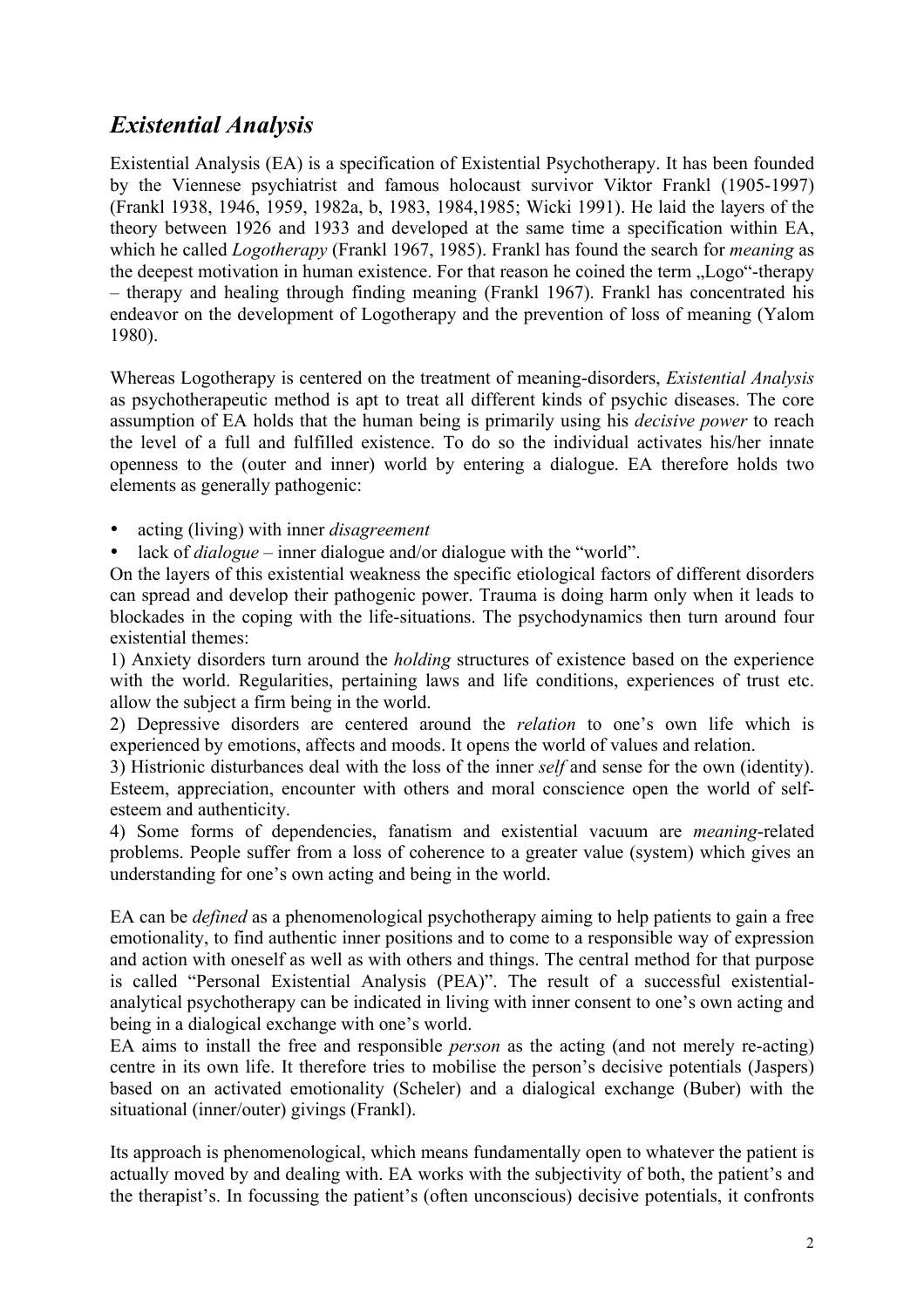them with his/her personal responsibility. This process goes mainly along with finding and clarifying emotions which accompany the experiences, for they are the basis for any realization of freedom by making decisions. Having freed the emotional experience, the person can find his authentic positioning and his attitudes towards the world and towards himself/herself. Thus regaining his/her own essence he/she is enabled to answer the world in a selfaccepting manner. This, in short, is the purpose of PEA (Längle 1994). PEA works at the level of the subjective (i.e. personal) experience and activated emotions, which includes perceptions, evaluations, attitudes (decisions) and possible actions to the situation.

PEA is based on Frankl's theory, but goes methodologically far beyond Logotherapy. It implies a turn toward the patient's inner experience, which leads away from the logotherapeutic concentration on the outer world of duties and offerings of the situation.

In this paper is presented a particular part of a therapeutic conversation which has been chosen in order to show a typical procedure of PEA. In this section of the therapy, the main emphasis has been given to the practical handling of an overwhelming situation. As a consequence a great part of the treatment consisted of finding an adequate mode of behaviour. This special part of the treatment dealt therefore more with behaviour than with experience and motivation, which would be more typical for a psychodynamic application of the PEA. The activation of personal basic functions within the frame of an actual life situation has also therapeutic effects on the ability of coping with conflicts of the past, as will be shown. In the following case, the PEA aimed at finding and practising means and ways to a better realisation of the "personal potential" in everyday life.

## *A brief description of PEA*

.

As most readers may not be familiar with the PEA, a short summary of this method is given (for detailed information see Längle 1989, 1994). The PEA consists of three main steps, preceded by a descriptive phase:

#### PEA 0: **DESCRIPTIVE** phase

- PEA 1: elaborating the subjective ("personal") **IMPRESSION** by a phenomenological analysis
- PEA 2: Finding one's **STAND** towards the situation by evaluation and judgement
- PEA 3: Finding one's personal **EXPRESSION** according to one's stand and the actual circumstances

The patient starts with a DESCRIPTION of the situation. This informs the therapist about the problem. He, on the other hand, makes sure that the report is clear, complete, realistic, and free of contradictions, interpretations or fantasies. While the patient is informing the therapist, he experiences a reactualisation of the situation.

His actual and/or former experience of the situation is then examined more closely. For that purpose it is important to elaborate on the IMPRESSION (PEA 1) received in or by the situation. This impression consists of spontaneous reactions on two levels: the primary emotion or sensation and the immediate impulse for action. This contains the objective facts as perceived by the individual.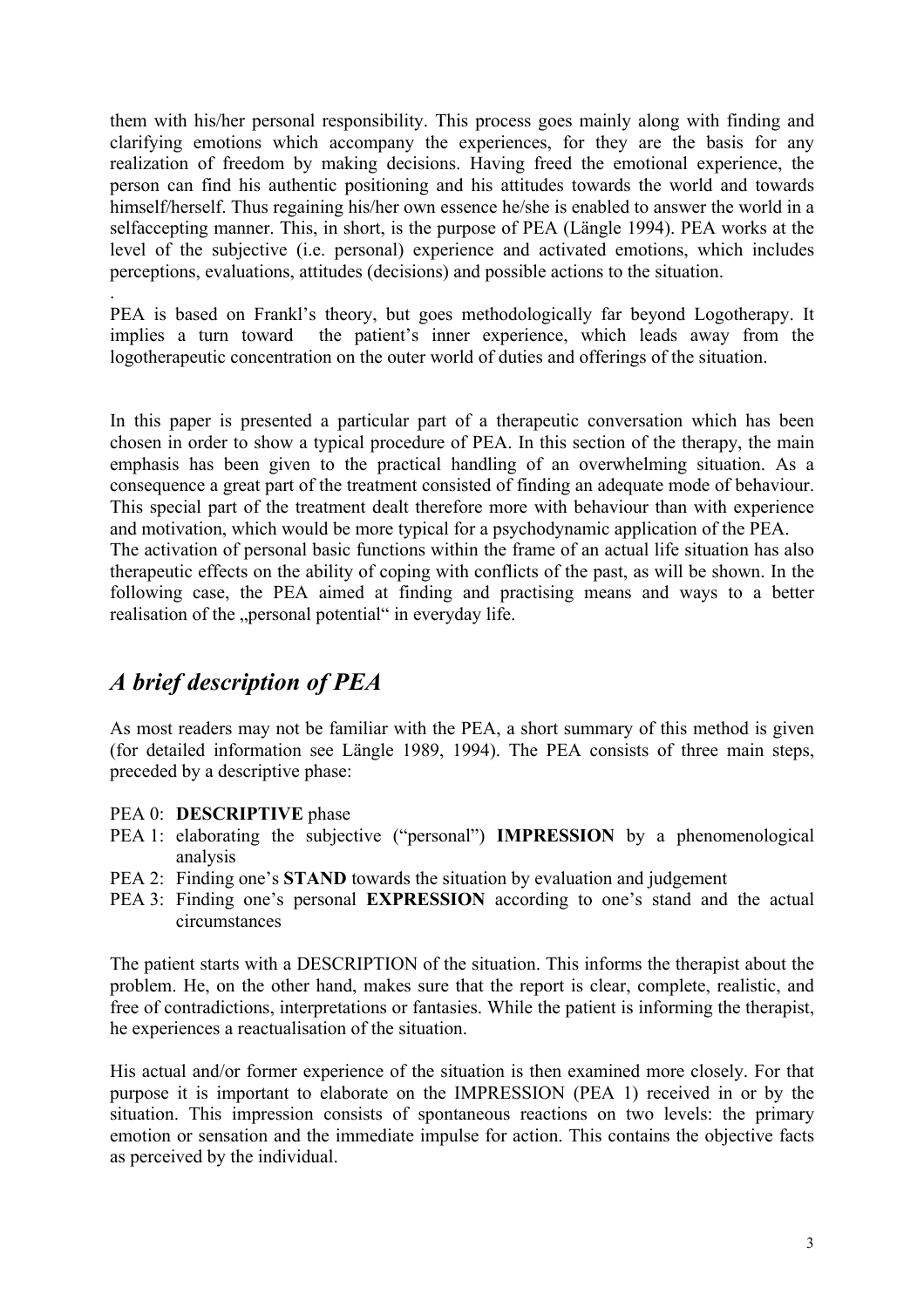In the next step, PEA 2, the patient first works on understanding his primary emotion, his impulse for action, but also the actual facts of the situation. He does this with a view to increasing the integration of his experiences into the biographical and the present context of his life. Understanding forms the basis for both, personal evaluation along the lines of his conscience and a judgement of what happened. This lays a solid ground for formulating of one's personal *intention* on how to encounter the so far unmastered situation.

The personal process of dealing with the "Lebenswelt" (Husserl) concludes by finding one's own EXPRESSION (PEA 3), i.e. *what* the person can and wants to do to in the respective situation and *how* and *when* and with *which means* he or she can do it. This is the basis for personal action in the given situation.

By following these steps, it is highly probable for a person to obtain a sense of fulfilment in his or her existence in general, as well as he or she can find clues for acting within the situation itself. The method can help to improve the potential for a dialogue and therefore the capability of true encounter which is fundamental for developing one's own existence (Buber 1973; Plessner 1950; Scheler 1980, 1991; Strasser 1954).

## *The psychological background of the therapeutic conversation*

Since it is not the aim to replicate the therapy in its full length, only the background relevant for the illustration of this method is shown.

Claudia, almost 30 years old, is very much afraid of closeness, so that getting in contact with her at all was only possible by maintaining a certain distance that was at the same time disturbing to both sides. At the time of the following therapeutic conversation this symptom had almost vanished except for some fear of physical contact. Her fear of being left alone had also been strongly reduced. It had existed for years to such an extent that she would do anything in order not to run the risk of losing a relationship. About half a year before this therapeutic conversation, she was able to free herself from this relationship, which had lasted for several years. At the beginning it was hard for Claudia to cope with being alone. During this time she noticed how often she tried to be "a good girl" with the aim of making a favourable impression on other people and thereby escaping from her sense of loneliness. But finally she coped with living alone.

Her relationship with her father has also improved. But she has noticed that she has not yet been able to get into close contact with him. She could not show him openly her negative and aggressive feelings. She thinks that this is the reason why her relationship to her father is "somewhat superficial" at times.

The fact that Claudia cannot tell her father negative feelings is, in her own opinion, connected to her father's personality. She said that he was a person who could not stand criticism, because it makes him feel helpless. But as she values her relationship to him, she prefers to go on as before, even though they meet less often now.

A similar inner distance is also felt by Claudia in other relationships, especially when "she lets other people expand". When she is with some of her friends, she lets them tell her about themselves without interruption. At the same time she is self-effacing. This produces polarities on both sides: talking without end on the one hand as well as stepping back to a degree that makes her "as small as a mouse" on the other hand. Claudia has the feeling that other people have a right to say whatever they want to. "They do it in such a friendly way that I feel completely helpless", she says. However, when someone approaches her in aggression, she is in fact able to put up opposition and to fight back. Her problem is not aggression, but "being raped through friendliness", as she puts it.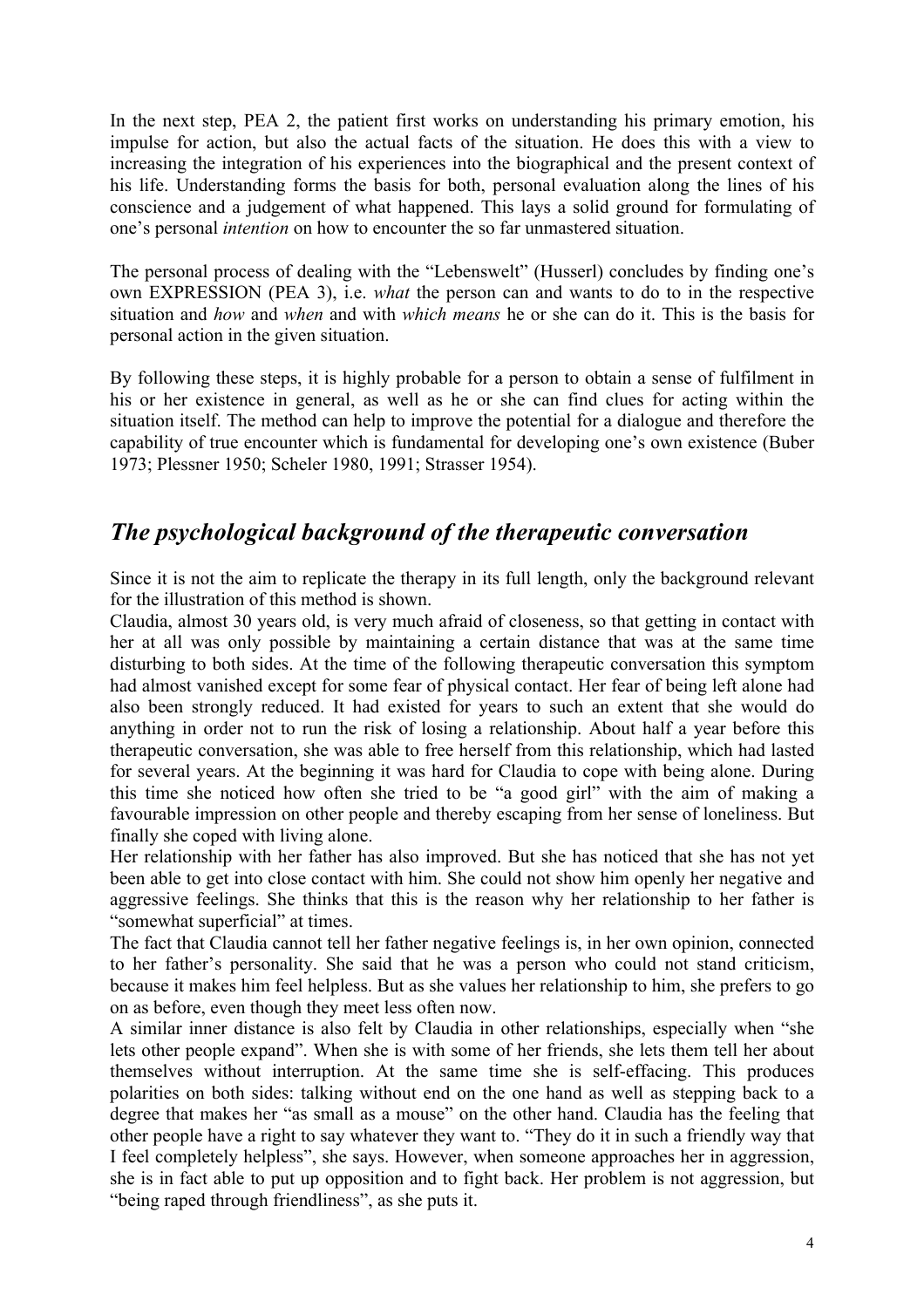So far the introduction into the present stage of Claudia's therapy:

## *Putting the situation in concrete terms and leading towards the "impression" received.*

After the description of the above-mentioned problem, Claudia is asked about a concrete situation, where she has experienced this "being raped through friendliness". It was not hard for her to remember a concrete situation, which happened to her in the last few days, because it still preoccupied her.

C: I don't know how many times I have heard her voice on the answering machine: "Elfi speaking. I just wanted to call." Elfi is a friend of mine, to whom I talk almost every day by phone. When I call her back, she wants to tell me a thousand things and my work piles up more and more. That gets on my nerves, but I haven't got the courage to tell her.

Th: What is it you would like to tell her? Can you say it spontaneously, without thinking it over too much?

C: "I understand you, but I haven't got the time now"

Th: What would happen if you told her that? Do you have any idea what she would feel like?

C: She would see it as a kind of rejection. (After a short reflection). Maybe I would have to say "I haven't got any time now, couldn't we talk at such and such a time later?"

Th: And how would that be for her?

C: Not very offending.

Th: What would you feel if you phoned somebody and that person told you "Couldn't we talk it over rather in the evening than now?"

C: I would wait till the evening. – But if she told me the same thing every day for three weeks or so, I would be very hurt.

### *Commentaries*

*For a better understanding of the situation and of what is going on in Claudia herself, she is asked for her spontaneous impulse (PEA 1), from which she shies away ("I haven't got the courage").*

*In order to show her what it is that makes her feels afraid and what it is that prevents her from saying this sentence, her individual understanding of the situation is asked for (PEA 2).*

*Proof of completed dialogue by a "selftranscendent mirroring".*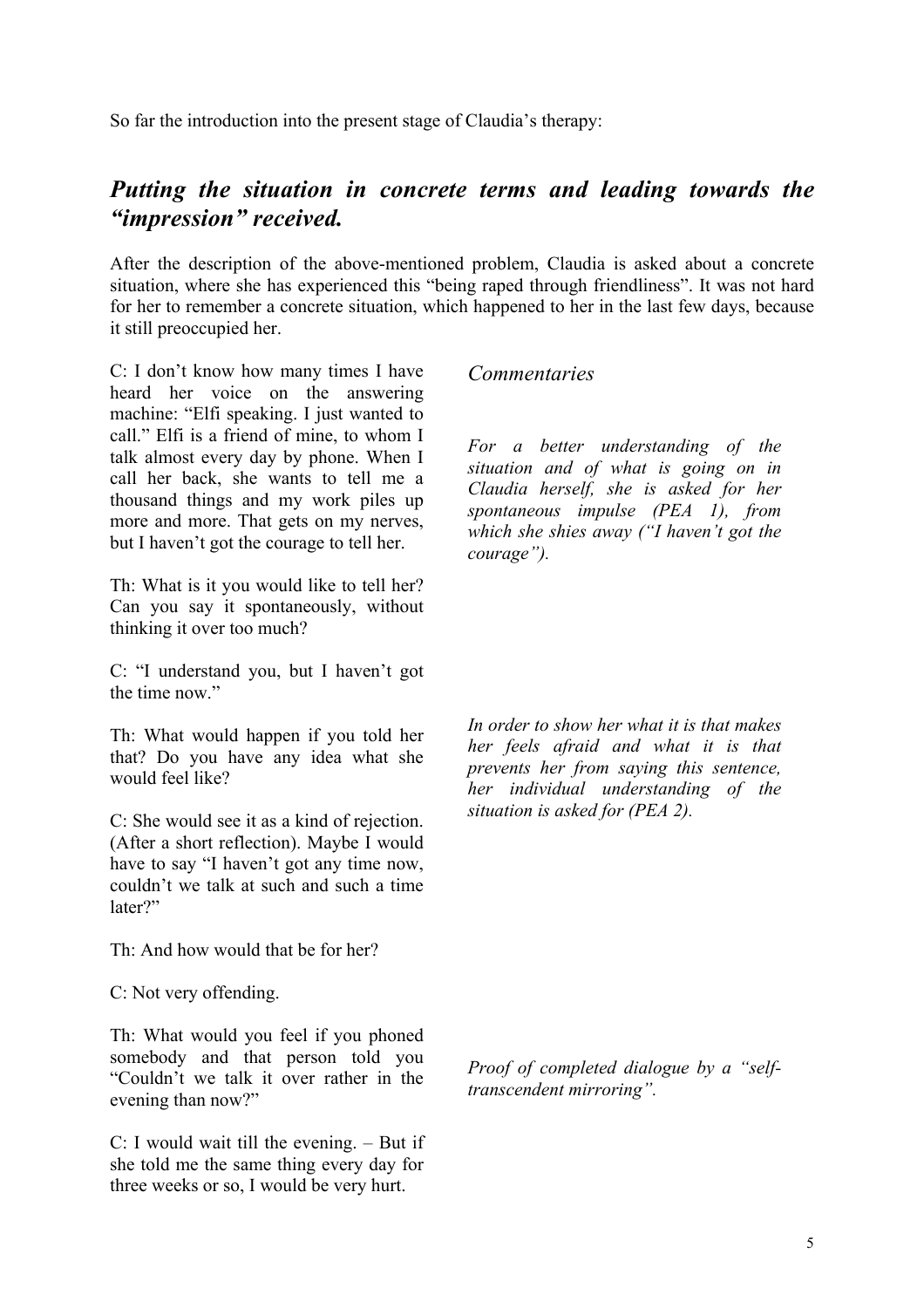Th: Would you feel it to be a rejection if he told you "Let's not talk it over now, but in the evening?"

C: A little bit, yes.

\*\*\*

At this point we have to focus on her fear of being rejected, a fear that dominates her behaviour. In her life, the problem of "rejection" has always been, and still is, an important problem. However, in this part of the conversation, we are more interested in understanding her behaviour and in finding a way of how to cope with the present situation than in working through her biography. This may work, because the problem of "rejection" is also reflected in the present situation, where her own general fear of being rejected keeps her from showing a seemingly rejecting behaviour towards another person.

\*\*\*

Th: As to the phone calls, there are still a few points that I do not quite understand. For instance, why do you call back at all when she phones, or why don't you tell her what you feel?

C: I don't quite understand that, either.

Th: Let's have a look at the situation again: You call Elfi back, you mark her number, hear her voice – what is it you would like to tell her in that moment?

C: Dear Elfi. I am sorry, but I haven't got the patience at all now to listen to what you want to tell me. Don't be angry, today I simply can't!

Th: If somebody told you "Dear Claudia, I am sorry, but I haven't got the patience at all now to listen to what you want to tell me. Don't be angry, today I simply can't!" – what effect would it have on you?

*The therapist in this passage touches on biographical events only to the extent that makes it possible to understand her fear of spontaneously expressing what she has experienced in the larger context of her life. With this background the therapist now goes back to PEA 1 in order to grasp her primary impulse and her primary emotion in their total depth.*

*This question brought the primary impulse and the primary emotional evaluation of the conversations to the surface. Claudia is fed up and doesn't want to listen to many of the things she is made to listen to it. She is impatient and feels impatient in the situation. But she*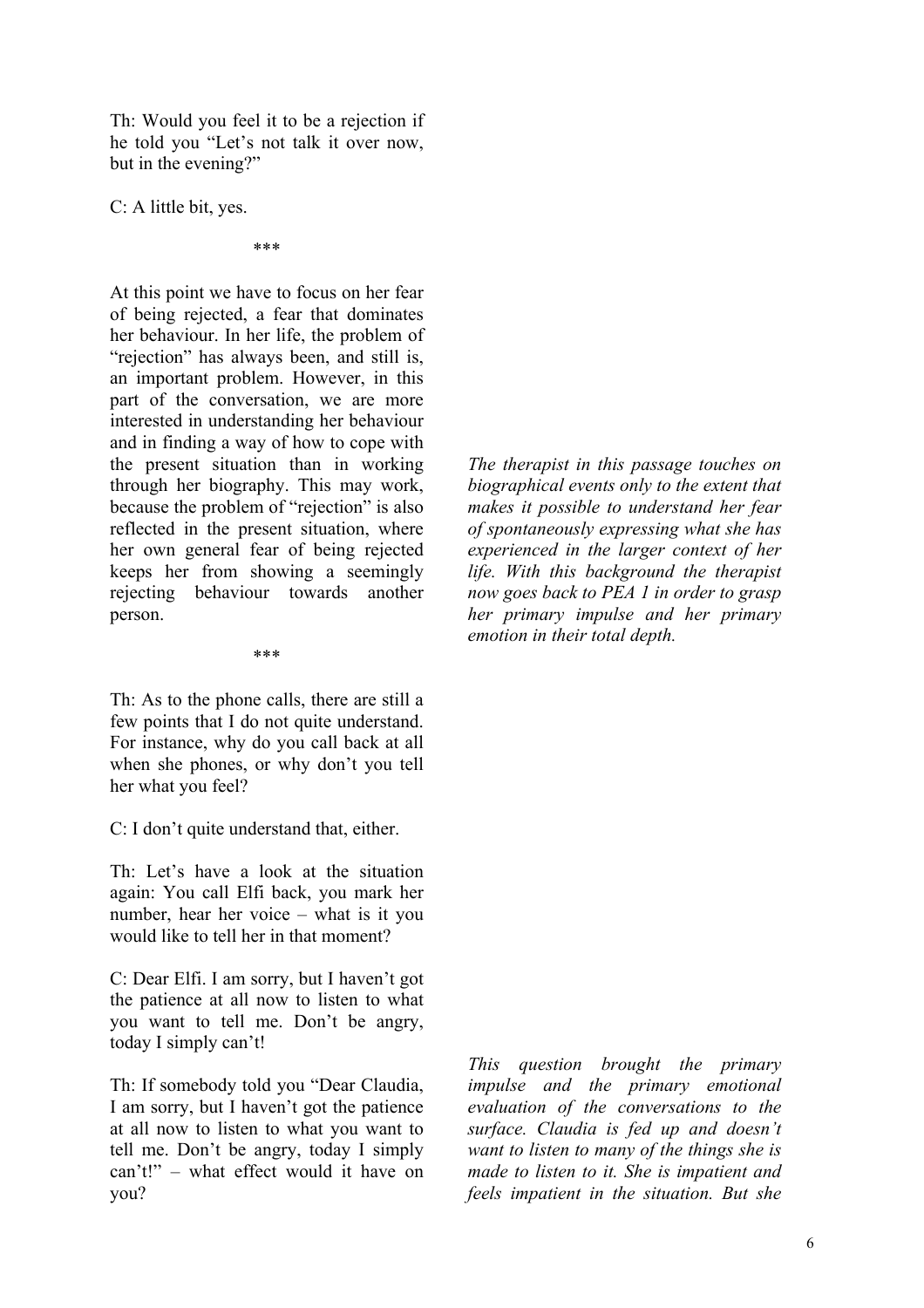C: (laughing) "Dear Claudia – that's a crushing blow." (short pause). I would have the impression that I am getting on her nerves, that she is not interested in me, that she doesn't like me.

Th: As far as I know you, I think you would react in a more dramatic way. Maybe you would wince, would be very hurt. We have seen that reaction in other conversations where we described that behaviour of yours as a defiant attitude, your way of thinking "All right. Have it your way. I will never again ask you a favour."

C: Yes, right. I would start trembling.

Th: As far as you know Elfi, do you think she would react in the same way as you?

C: Yes, I am sure. Because she always tells me about her problems with being rejected ... (Short pause). With my father it would be different; he would start crying, I know that.

Th: Do you understand that reaction of your father's? I mean, in the case of Elfi, you do understand her reaction, don't you?

C: He suffers from a terrible inferiority complex, without knowing it. If someone showed him how unimportant he was, this would hurt him a great deal. (Short pause). The most terrible thing of all is that I would imagine almost everyone to think in such a way ...

Th: If I tell you now "Dear Elfi, I am sorry, but I haven't got the patience at all now to listen to what you want to tell me. Don't be angry, today I simply can't", how does this sound to you?

C: Quite understandable. I understand that one cannot always have the patience to listen to whatever banalities and nonsense another person has experienced *doesn't want her friend to be angry with her either. In order to bring her hidden and unconscious emotions and attitudes towards her friend to the surface, she is asked for the impression she gets (PEA 1) when she is confronted with the sentence herself. In this way she can experience the situation herself.*

*The therapist draws upon in his own knowledge of Claudia to help her be true to herself, i.e. to find her own way of reacting and feeling.*

*In order to bring Claudia to a true dialog with Elfi the therapist draws her attention to the way her friend would behave.* 

*The attention to others (Elfi) brings up a complex of vague projections: she assumes her friend to behave like herself and/or as her father at the same time ("I imagine almost everyone to think in such a way ..."). She now starts to differentiate.* 

*The last part of the conversation already consists of the attempt to integrate into her life her primary emotion (feelings raised by the situation) and her primary impulse. By putting herself in the position of both herself and another person she comes to an understanding because the contents are seen integrated in their respective contexts. At the same time it also becomes clear why Claudia has difficulties showing her feelings: this might harm the relationship (what she does not want to happen).*

*Up to this point an important information contained and expressed in the sentence*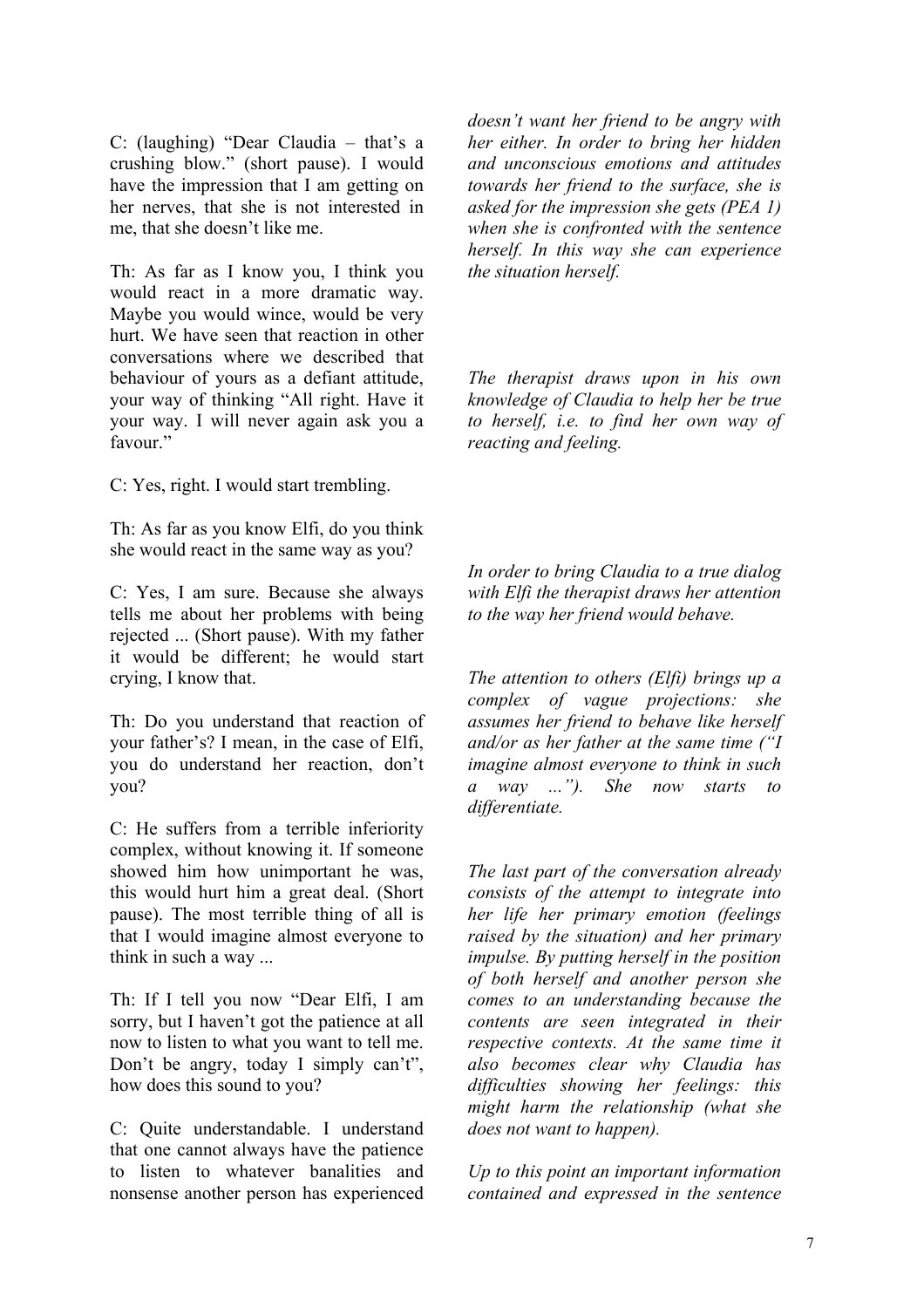during the day. But the way you say it, it sounds quite friendly. The problem is that the way I said it, it sounded much more hurting.

Th: To me, this sentence does have something that hurts, even if I say it in the way I did. The words "not ... at all" somehow don't leave a chance, they are in a way extreme and impatient like: "Today we are closed. Come again tomorrow." (Short pause). And also the word "mir anhören ("listen", but the German word has a negative nuance) seems as if you wanted to say, "to be forced to listen to the nonsense again". It somehow makes me believe that the only things you expect are banalities.

C: To me, these words mean, "having to do it again, like always."

Th: And could they mean anything like "This is not interesting to me"? It almost sounds like "I don't want to listen ..." as if someone complains about something, overwhelms me with his problem, even though I have not got anything to do with the whole matter. I think that this "not having anything to do with the whole matter" is also contained in these words.

C: It is terrible, but this is exactly how I feel. Because I can't cope any more. Because I always wait too long to tell her such things. And then I listen to the stuff again the next day and the day after that ...

Th: That is exactly what we are talking about: Why is it that I act in the way I do? – Do you know it by now? Or can you feel why you act in such a way? (Pause). I wouldn't know yet, actually.

C: Well, I don't, either, I think. I mean, except for what I have already told you, that I don't want to make her feel rejected.

Th: I think that what you actually want to

*has not yet been mentioned. Therefor, the therapist repeats the sentence and lets Claudia have a closer look at it again.*

*The therapist notices that Claudia cannot feel everything she has already expressed spontaneously. In order to lead her towards experiencing the situation herself, he substitutes the missing link in her impression of the sentence (working on the "difference of the impressions"). He feels that she might follow too readily the model given by the therapist ("it sounds quite nice"), thereby trying to justify her own behaviour (one cannot be "patient all the time"). However, by doing so, she would block the way towards her own, proper impression. She would be contented too easily.*

*The therapist keeps interpreting the sentence by explaining in detail both his own impression and further aspects of possible effects on other people.*

*The completion of Claudia's primary emotion leads her to the "inside of her inhibitions".*

*The therapist, by taking a personal stand, reveals exactly the way Claudia feels and fears.*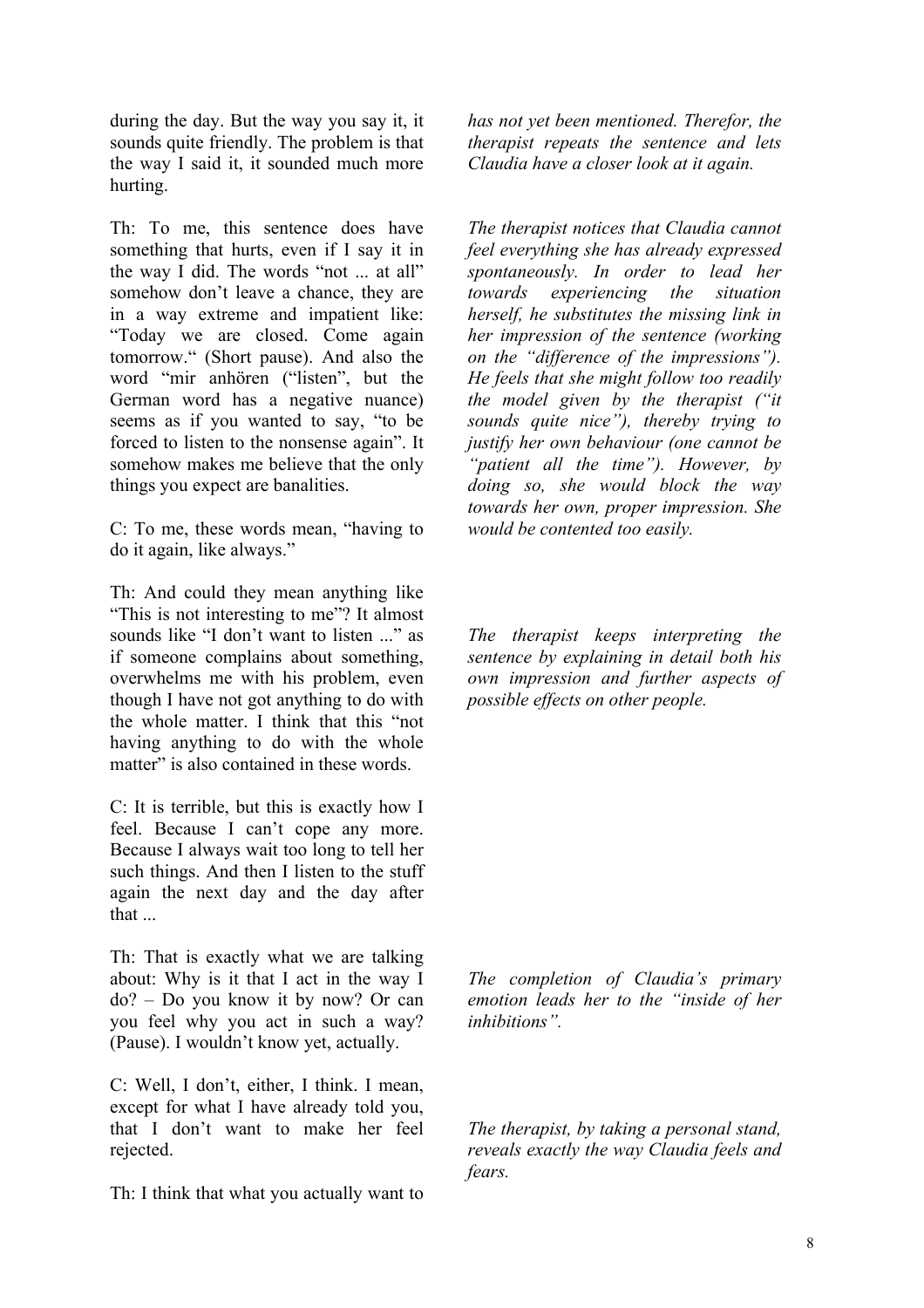tell her most would make me feel rejected.

C: Of course. And in the end I tell her "Leave me alone!"

Th: Is that really what you want? That she leaves you alone?

C: At that moment, yes.

Th: Only at that moment?

C: (nodding) Yes. I wouldn't forever like her to leave me alone.

Th: Apparently, you don't want to put an end to this relationship ...

C: That's right.

Th: In the situation mentioned, do you feel that what you would like to say to Elfi would hurt her? (...) In the situation mentioned, do you feel that you are yourself, being terrible ...?

C: Yes, I am in a terrible rage. I would try to tell her in a soft way and formulate it nicely, but clearly enough that she can feel my rage.

Th: What are the consequences if you tell someone off in a nice and friendly way?

C: The people don't take notice. They phone again. Not even my mother, who in fact, knows me very well, notices, even when I am already in a terrible rage.

Th: So due to the fact that you act in such a nice and friendly way, nobody notices how you feel in reality?

C: That's right. And afterwards I feel quite down.

Th: It seems to me that the description you gave at the beginning can also be applied to yourself: "Being raped through friendliness". Apparently, you are raping *Now Claudia is asked for her own, innermost position (PEA 2).*

*Making conscious the consequences of this behaviour.* 

*Intrinsic evaluation: The therapist confronts Claudia with her own*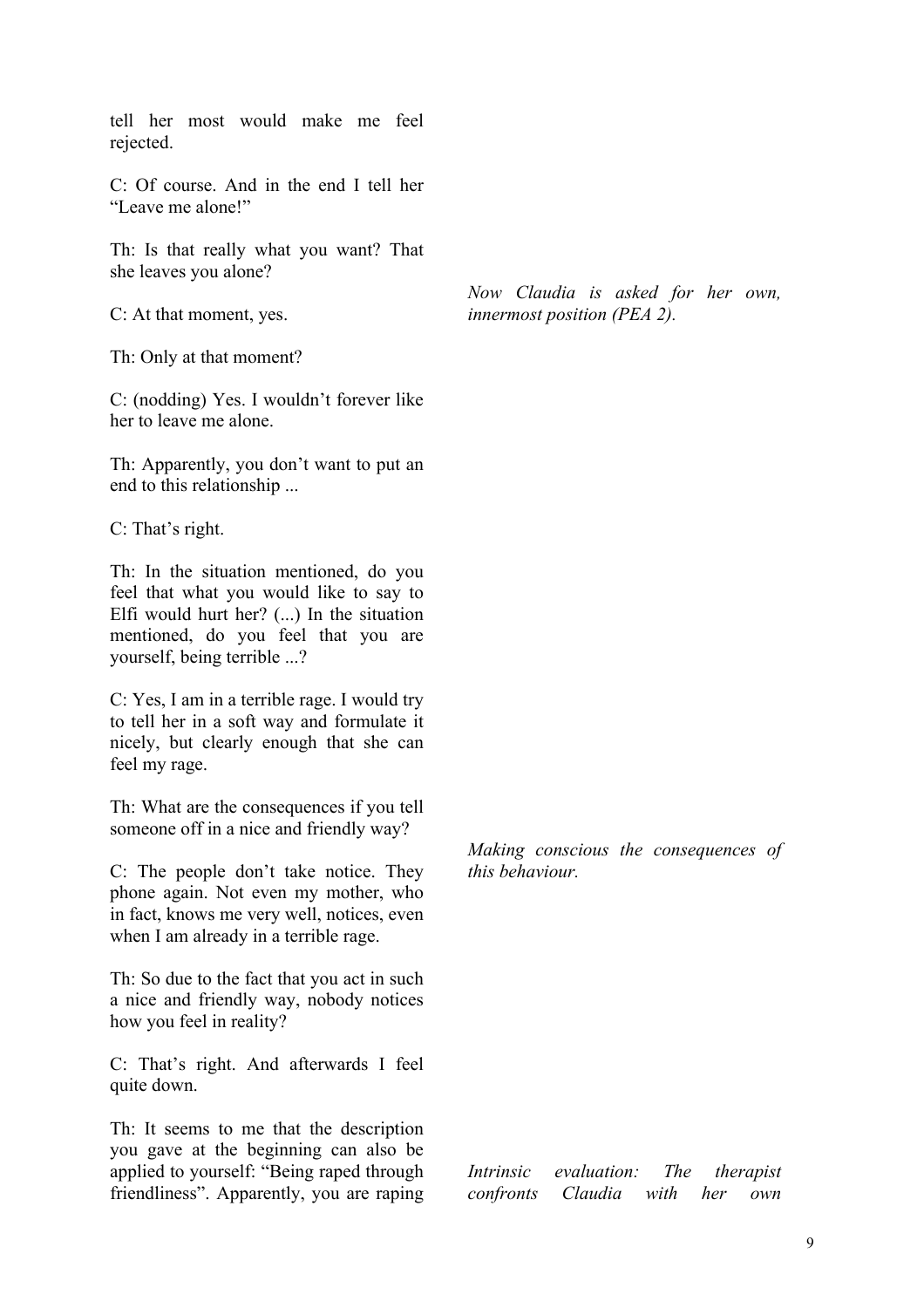yourself, too, by being so friendly to the others.

C: That's a good statement, you are right.

Th: I can still see something else. Apparently it is hard for you to express what you want to say without hurting the others and without risking the end of the relationship (for that is what you absolutely don't want to). That would explain why you behave in such a nice and friendly way, simply because you don't want the relationship to end.

#### *In order to find a form of expression: more evaluation and judgement*

The last step in PEA was introduced with the following question:

Th: What would you have to tell Elfi so that everyone could understand your truth? So that your wish to keep up the relationship is also expressed? How would you formulate it in an acceptable way avoiding hurting phrases like "not at all" and "mir anhören" (= listen; neg. nuance)? For, at the same time, you are explaining to me that, in fact, it is nothing more to you than a kind of "anhören", a kind of being forced to do it again.

C: I would like to see her only once in six months, that would be enough. (...)

Th: Why is it just an "anhören" to you? Why is it just an empty, uninteresting obligation?

C: That's also a problem.

Th: (going back to PEA 2) Is it really uninteresting?

C: Originally, I think it was not. But now, I am not quite sure any more. (Long pause, then, a bit upset) I am not sure any longer. (...). Maybe it is too one-sided, ... *evaluation of the situation. By doing so, he also interprets her behaviour towards herself.*

*In Claudia's behaviour, an unreflected response to her spontaneous impulses became clear. Due to her experiences she has become more reserved in order not to put her relationships involuntarily at risk. Her problem was that of finding an adequate form of expression, which allows her to live her own emotions without having to efface herself.*

*In her answer Claudia does not exactly answer the therapist's question. It seems that she is not yet ready for the behaviour, the expression (PEA 3) mentioned. Claudia shows that she can't think of any reason for meeting her friend more often. The therapist understands that the process of finding her position towards Elfi and the situation (PEA 2) has not yet been concluded, as it has only taken place on the level of the relationship, but not yet on the level of the contents of the situation (i.e. the common or "joint logos" as the joining element of an encounter, see Längle 1986). Thus the therapist is questioning Claudia's former inner position towards the situation (it is an "anhören", a "having to listen" to it) as far as the contents of the conversations and the*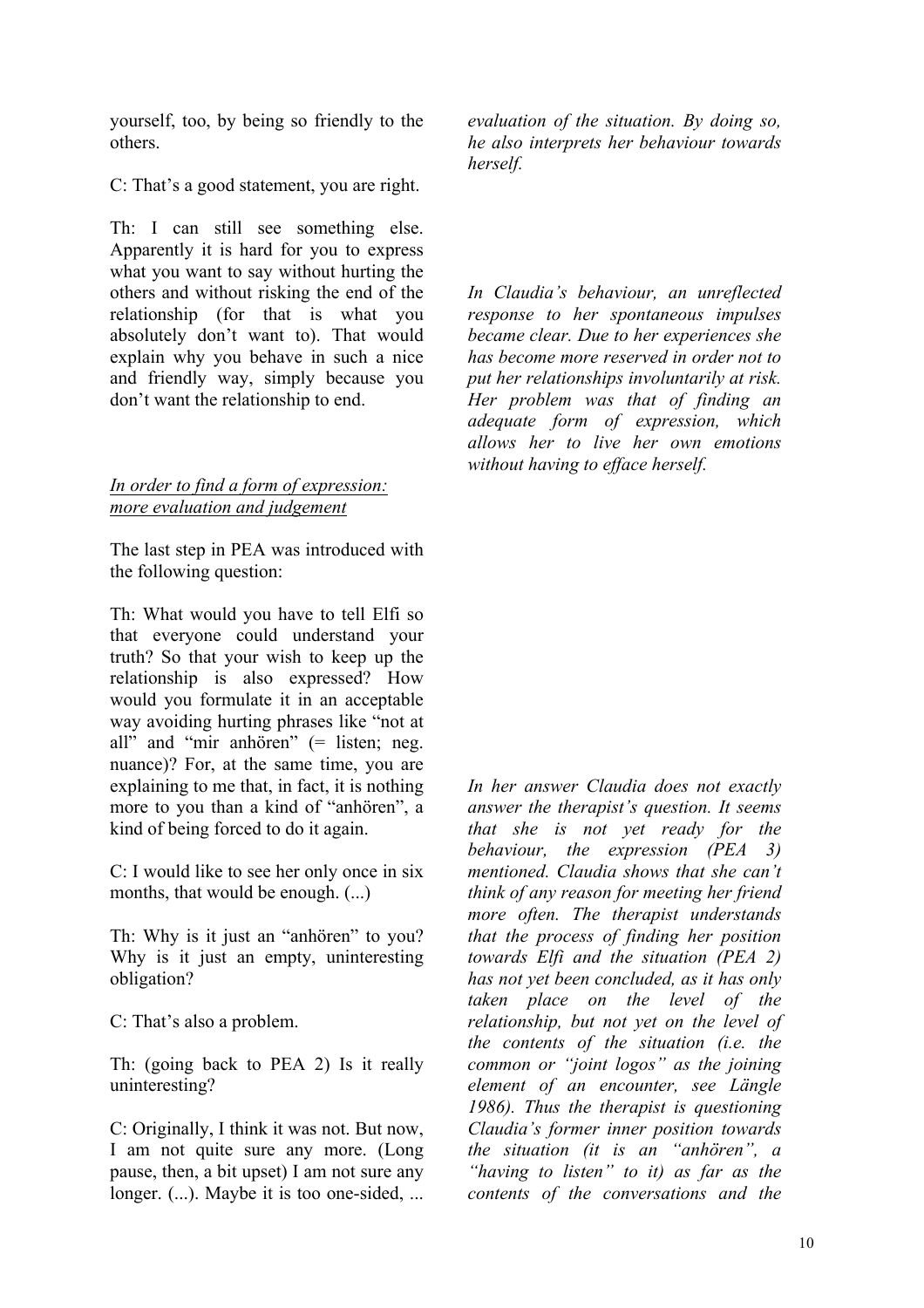actually; I am not sure whether I really believe what she tells me or whether I just want to be nice to her. (Pause). That's a real problem. Actually, I would quite like to know it myself.

Th: (searching for a deeper understanding) How would you like the conversation with Elfi to be? Would it be better if she stopped talking about her personal problems?

C: Non, no. We have had afternoons with quite profound talks.

Th: Are the talks now still as profound as they used to be?

C: No. Because nothing important happens. She just talks. Sometimes it is interesting to see what a person like Elfi can be upset about and what she find impressive. Because the things she finds impressive I would not even notice.

Th: (taking position) I have got the impression that there is something missing in your relation. What do you think?

C: Yeah. That I should take her seriously.

Th: What would that take? Do you think it would be easy?

C: That's the question. Probably I should not always be friendly and nice and listen to what she tells me, but –  $(laughing)$  – simply tell her when I think she is telling me nonsense, when I am bored with what she is saying. I should also tell her things about myself, even if she is thunderstruck. I should believe her capable of coping. I am treating her like an idiot. (Pause). In fact, by being friendly, one lowers the other person to the level of an idiot.

*Finding a form of expression (PEA 3)*

*reason for keeping up the relation are concerned, which means going back to PEA 2.*

*The therapist expresses his own feelings concerning the relation and asks Claudia to define her own position towards her friend.*

*After having found her inner position towards both, the levels of the relationship and the particular situation, stage PEA 3 (formulating an expression) can be started. By going through the*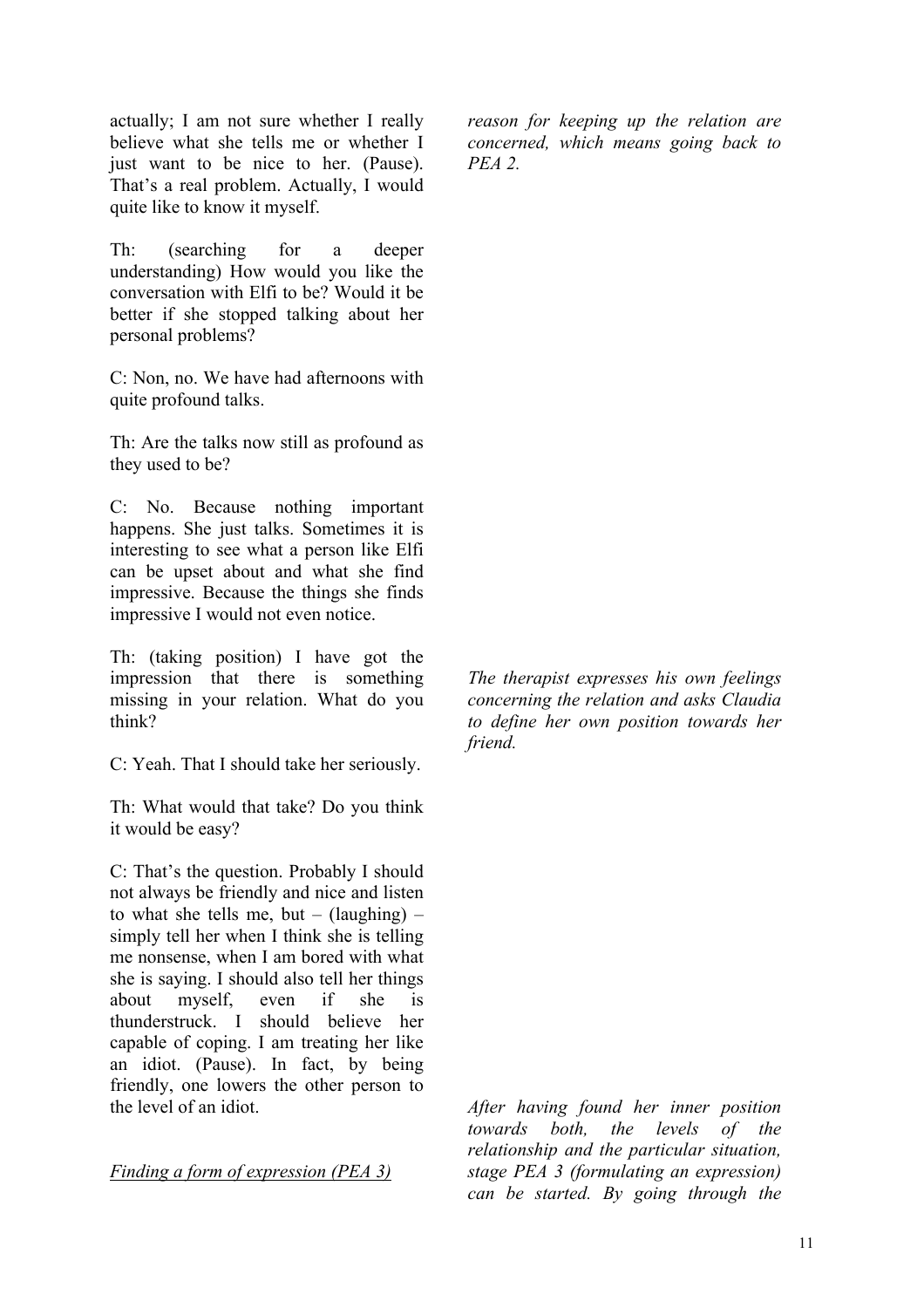Th: I think too, what is missing is a real confrontation of the problem. For instance, when she phones you and you phone back, do you have an idea of what position to adopt, of how to confront the problem? If not, we can try finding one together.

C: Well, I should tell her the truth. I should just tell her "Elfi ..." (laughing). That is not so easy. (Pause). I am just thinking of something not too coarse, something moderate, something that gives her a chance, but that also gives me a chance. In order to learn what it is she wants. This is an important point, in fact: making clear what the problem is. And, on the other hand, also to say "I am sorry, but at the moment I have got so much work that I haven't got any time for you." (Then, with clear voice, vividly). That's how I would like to hear it. If she told something important that happened to her, I would really love to hear it. But I don't want to hear that the butter melted after shopping.

Th: (laughing) That's really not extremely interesting. But how do you feel about what you just told me, if you think about it? What effects would it have on you? I have just noticed that something is missing in what you wanted to tell Elfi – how do you address her? Do you want to try it once more?

C: It is more difficult if you have to say it in such a realistic way. But now I think I have got it. And within myself, I think, I feel already reconciled. Okay: "Hi, Elfi, it's nice hearing you again so soon after the weekend ... I just have to tell you that at the moment I have got heaps of work to do, so that I haven't got much time for you, but if you could quickly tell me what you are concerned about or whether anything has happened lately .."

Th: And how does that sound?

*situation, the existential implications of her attitude can be felt and corrections of the interpretation are possible.*

*The therapist makes sure that Claudia does not evade, and makes her try the proper form of address towards Elfi. Claudia should experience the situation as if it were real and should not get struck in vague formulations.*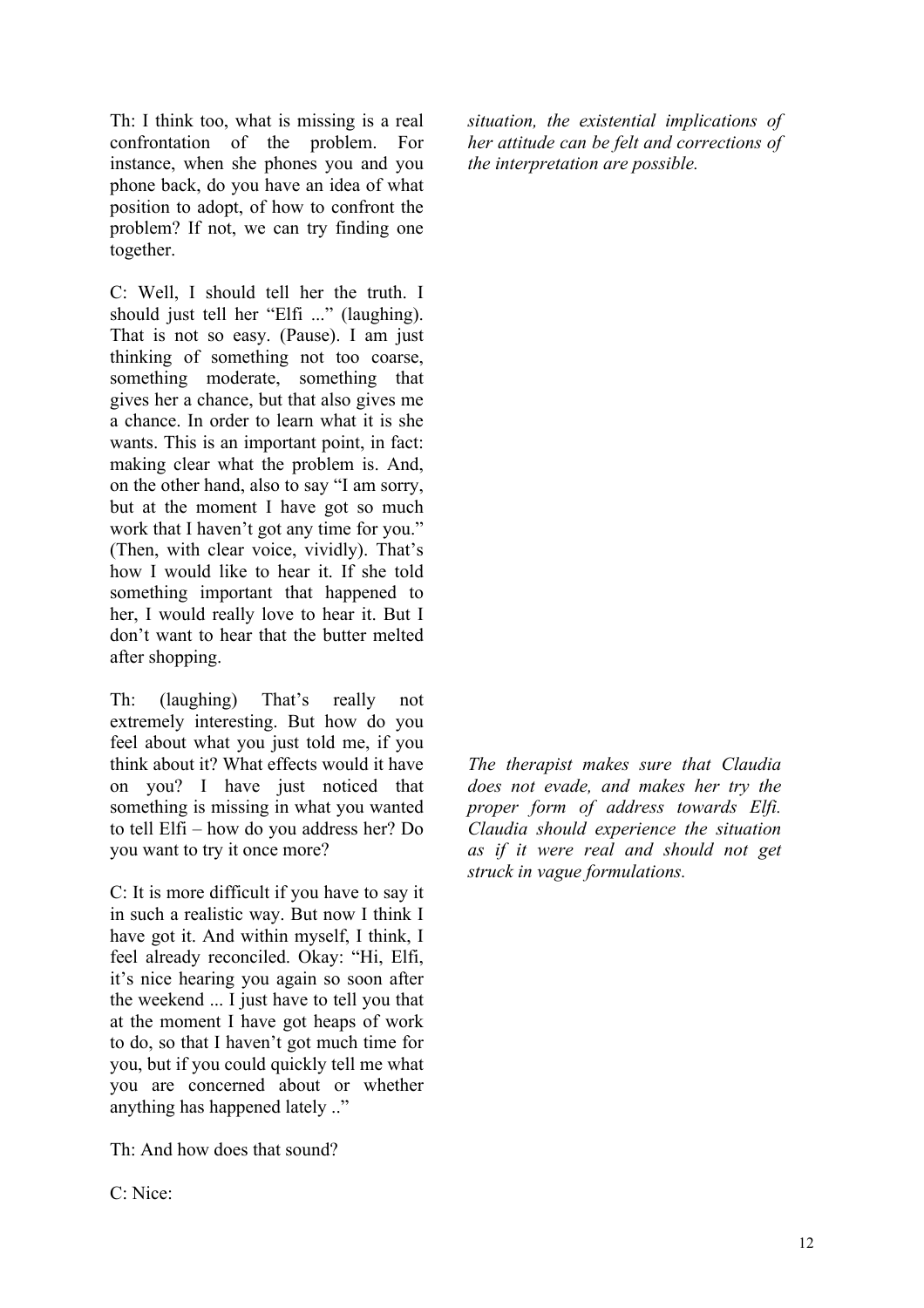#### Th: Does it hurt?

C: No. And it doesn't sound like a refusal either. I think it sounds good. I am trying to express that I am, in fact, interested in how she feels. And she would probably answer "That's okay. It's not so important what I was going to tell you."

Th: To me it sounds really nice, and at the same time it shows that you are setting limits. And then the conversation will not go on for hours on end.

C: Yeah, that's also what I feel.

Th: Well, that would be a model for many similar situations, wouldn't it.

#### *Winding up the session*

Th: What do you think of our conversation?

C: I think it was exciting. It has changed my way of feeling. At the beginning I was very nervous. "Not Elfi again!" But through our conversation I feel somehow reconciled with her. I noticed that if I define my limits, I can accept the other person as he or she is. Actually, I like Elfi. I don't have to defend myself, I don't have to become aggressive or frustrated. That's exactly the point: I can see the other person again as what he or she is without having to fight against something I don't like.

Th: And only by doing so, I somehow start taking the other person seriously. And taking myself seriously as well.

C: That is very important! As soon as I take the other person seriously, I take myself seriously.

Th: Now the only thing we have to wait for is how you feel in the real situation and what you are going to tell Elfi.

*In this part of the conversation the necessity of finding a proper form of expression for one's own attitude and one's own feelings is made clear. If one cannot express oneself, the person, despite all inner clarity and judgement, remains enclosed within him- or herself and is not prepared for putting his or her intentions into reality.*

*When looking for an adequate form of expression, it sometimes becomes clear that not at all necessary inner positions have been taken yet; they can be taken at that stage, too, as seen in the example. The finding of a form of expression, therefore, has an explaining-retrospective function and a motivating-prospective importance.*

*The therapist suggests a short reflection and a deepening of the understanding.*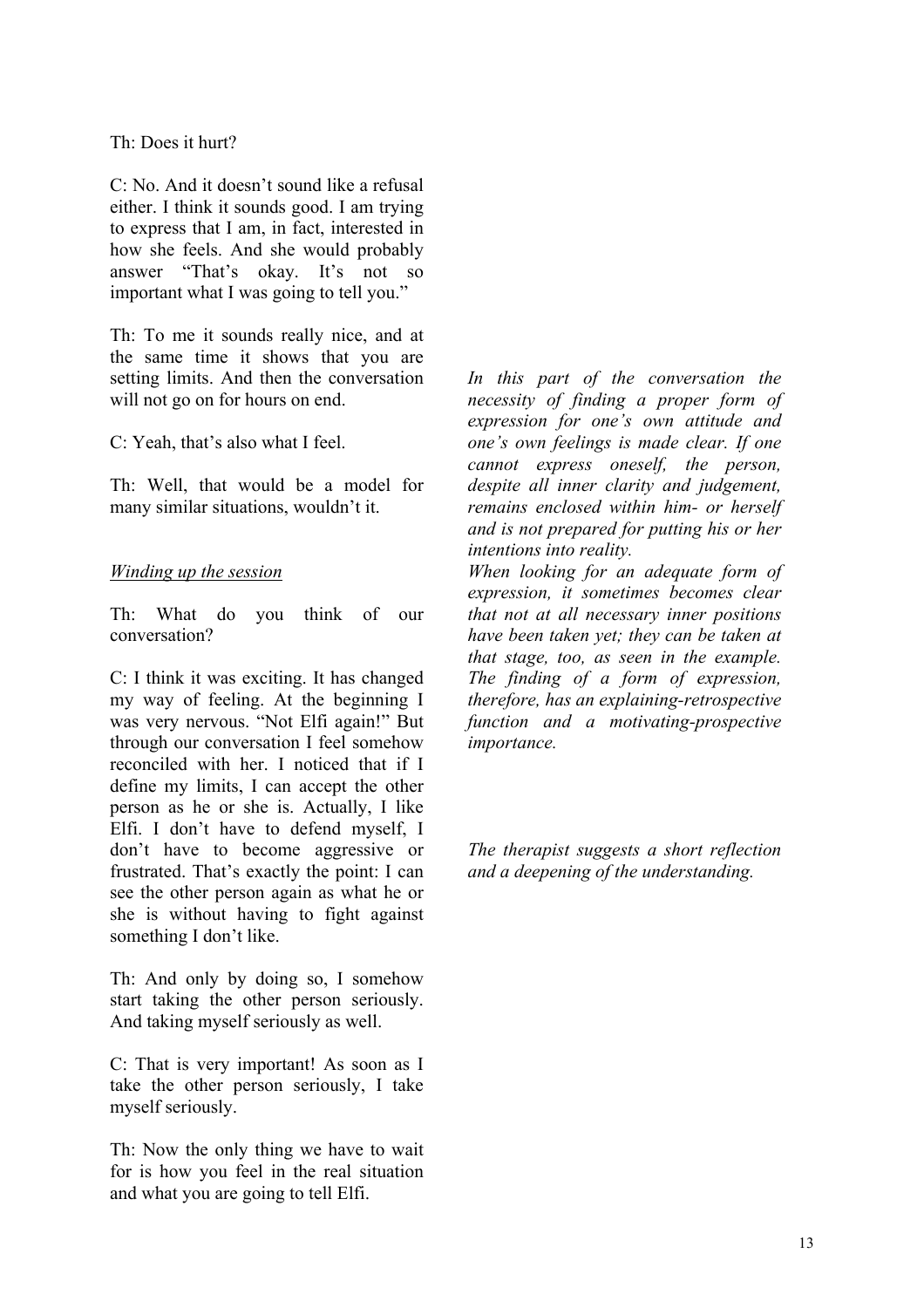C: Actually, it now somehow seems quite easy to me. And I think, in this way I could handle the relation with my father as well.

### *Review*

In this conversation Claudia was able to find and express her own, situational emotions and affects. She did not have to let off steam, she got to understand that they, too, were justified. So she no longer had to hide them (PEA 1). The defining of an inner position concerning the relation and the situation talked about enabled her to understand the situation fully. (Understanding as a result of PEA 2: emotionality integrated in relevant contexts.) And this made her capable of formulating a detailed explanation of Elfi's behaviour, which was not just an emotional outburst (PEA 2).

The acceptance of her own feelings (PEA 1) and its integration into the biographic context (PEA 2) reduced her inner distance to her friend, a distance that had almost lead to a break up of the relationship.

It was equally important to find a satisfactory mode of behaviour and to try that out (PEA 3). By doing so, Claudia noticed that she was prepared for the situation and that she could handle it. She experienced how her own increasingly incomprehensible pressure of having to defend herself against a friend, was reduced. Claudia has found a way of being herself and at the same time living in the reality that includes the two friends.

## *Discussion*

This session was a milestone in that therapy. The patient got a repeatable access to her personal potentialities of perception, impression (access to spontaneous feelings), evaluation or taking a position (access to understanding and sensing, judgement) and adequate expression (active behaviour). A few sessions later, dispersed over several weeks, the therapy was completed.

What seems to be of special interest in the application of this method is that a procedure effectively applied in the actual (present) situation can be highly effective without working through the biographical past. Nevertheless this should not be considered as an exclusion of the biographical work, in the contrary, PEA may be applied in the same way for processing traumatic experiences of one's life history (Längle 1991). The effectiveness of the phenomenological approach, however, lies in the activation of the personal resources and their mental power.

This might be quite unusual for psychotherapists mainly working with a psychodynamic paradigm. Nevertheless there are some parallels especially in PEA 1 (affects and impulses) and partly in PEA 2 where there is a similarity to insights and interpretations.

The structure of dialogue is characteristic and basic for the PEA. Abstinence of the therapist's interventions (i.e. of his dialogical participation) is rare and strongly defined. It is, for example, required in abstaining from interpretations or advice for most of the time. The therapeutic relationship, however, is dialogic, the therapist is present and makes himself mostly transparent in his emotions and realisations in what he is experiencing with the patient.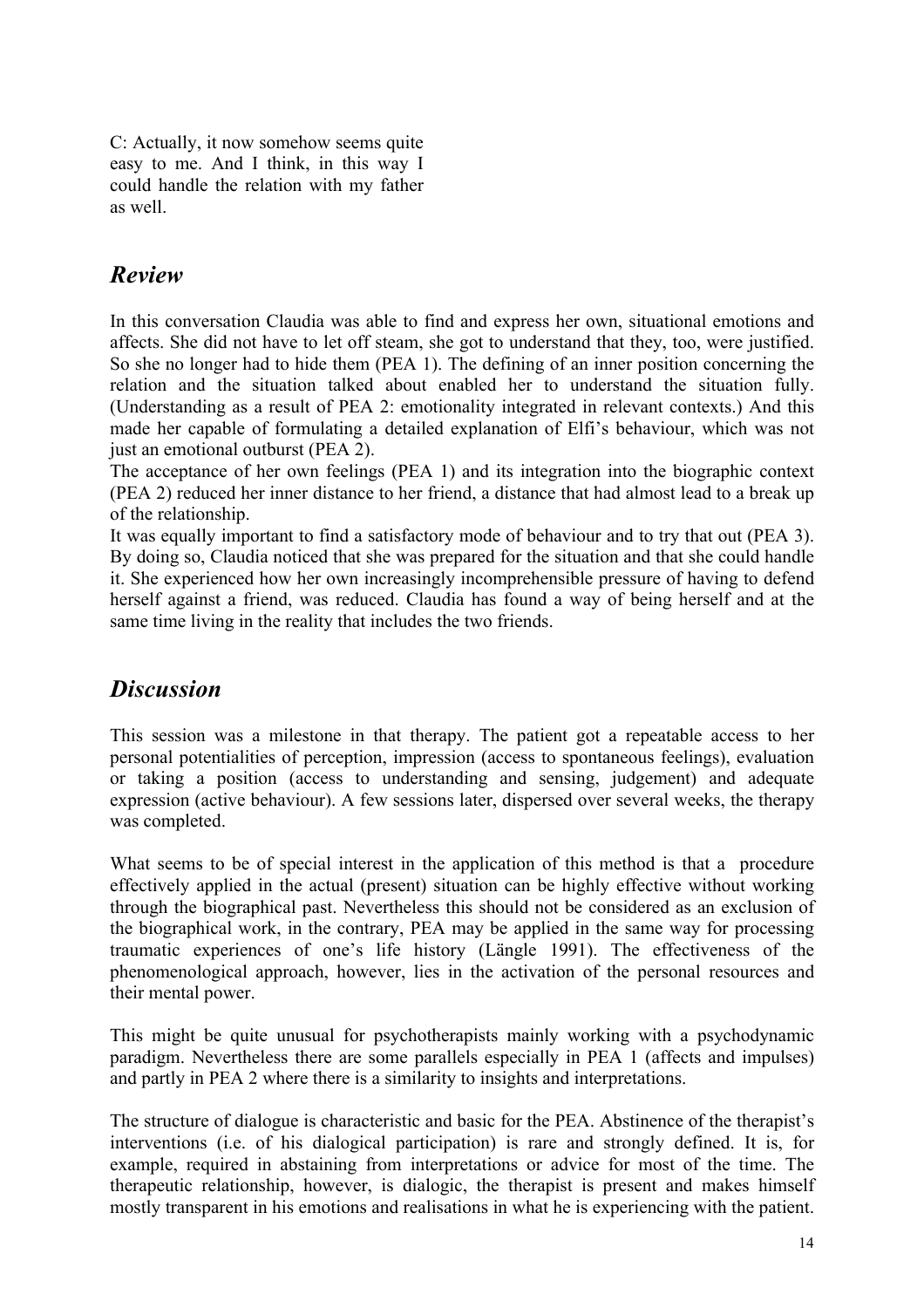For untrained therapists this kind of strongly participating relationship can cause difficulties like improper alliance or nontherapeutic privacy, chatting or friendly advice which bring the therapeutic process to an end.

The demonstrated conversation in this paper has many similarities with behavioural cognitive psychotherapy. This need not always be the case. With Claudia it is a result of a learning default in the patient's social behaviour. However, it has to be remarked that the therapy could probably have proceeded more quickly if the therapist had remained a little longer at the level of PEA 1 and 2. He was apparently attracted by the deficit in the practical part (PEA 3). His guidance seems to be relatively strict. In this case it might have been helpful because of the histrionic type of the patient's personality.

Many or most psychotherapies would be able to treat this patient successfully. The question of choosing a method today is not based on efficiency, but on another level. All psychotherapeutic methods are more or less equally efficient and the choice depends more on personal preferences and how well one can manage with the method – and whether one would like to be treated oneself using such an approach. For psychotherapy has first to be beneficial and effective for the patient – but then it has also to be interesting and rewarding for the therapist himself or herself. If it is not – then our work is not worthy of the patient's human trust and personal suffering.

## *Reference*

Buber M. (1973): Das dialogische Prinzip. Heidelberg: Lambert Schneider

- Frankl V.E. (1938): Zur geistigen Problematik in der Psychotherapie. Zentralblatt der Psychotherapie 10, 33-45
- Frankl V.E. (1946/1982): Ärztliche Seelsorge. Wien: Deuticke
- Frankl V. E. (1959): Grundriß der Existenzanalyse und Logotherapie. In: Frankl V.E., v. Gebsattel V. E., Schultz J. H. (Ed.): Handbuch der Neurosenlehre und Psychotherapie. München: Urban & Schwarzenberg
- Frankl V.E. (1967): Psychotherapy and Existentialism. Selected papers on Logotherapy. New York: Washington Square Press.
- Frankl V. E. (1982a): Ärztliche Seelsorge. Wien: Deuticke, 10°
- Frankl V. E. (1982b): Der Wille zum Sinn. Bern: Huber
- Frankl V. E. (1983): Theorie und Therapie der Neurosen. München: Reinhardt
- Frankl V. E. (1984): Der leidende Mensch. Anthropologische Grundlagen der Psychotherapie. Bern: Huber
- Frankl V.E. (1985): Man's Search for Meaning. New. York. Washington Square Press.
- Jaspers K. (1974): Existenzphilosophie. Berlin: de Gruyter, 4°.
- Längle A. (1986): Existenzanalyse der therapeutischen Beziehung und Logotherapie in der Begegnung. In: Tagungsbericht der GLE, 2, 1, 55-75
- Längle A. (1987): Sinnvoll leben. Angewandte Existenzanalyse. St. Pölten: NÖ Pressehaus
- Längle A. (1988): Entscheidung zum Sein. Logotherapie in der Praxis. München: Piper
- Längle A. (1989): Personale Existenzanalyse. In: Längle A. (Ed.): Wertbegegnung. Phänomene und methodische Zugänge. Wien: GLE-Verlag, 133-159
- Längle A. (1991): Die biographische Vorgangsweise in der Personalen Existenzanalyse. In: Kolbe Ch. (Ed.): Biographie. Verständnis und Methodik biographischer Arbeit in der Existenzanalyse. Wien: GLE-Verlag, 9-33
- Längle A. (1994): Personal Existential Analysis. In: Proceedings, 16th Intern Congress Psychotherapy, Seoul: Korea Academy of Psychotherapy, 318-335